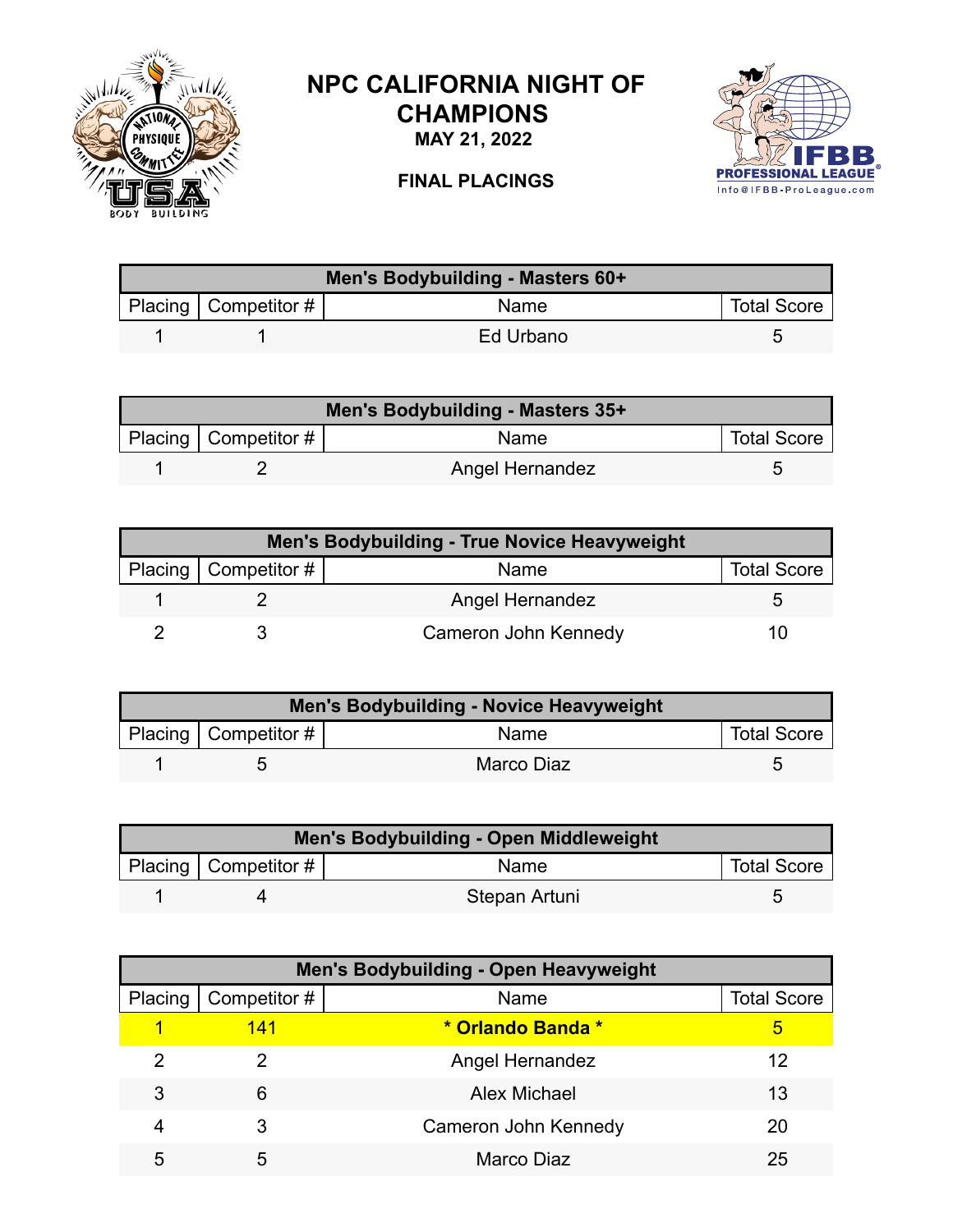| Men's Classic Physique - Masters 35+ |                           |                       |                    |  |
|--------------------------------------|---------------------------|-----------------------|--------------------|--|
|                                      | Placing   Competitor $\#$ | Name                  | <b>Total Score</b> |  |
|                                      |                           | <b>Ronald Mccants</b> |                    |  |

| Men's Classic Physique - True Novice A |              |                     |                    |  |
|----------------------------------------|--------------|---------------------|--------------------|--|
| Placing                                | Competitor # | Name                | <b>Total Score</b> |  |
|                                        |              | * Gustavo Garcia *  | 5                  |  |
| 2                                      | 8            | <b>Adrian Belen</b> | 10                 |  |
| 3                                      | 10           | Ricardo Garcia      | 15                 |  |
| 4                                      | 11           | Evgenii Ivanov      | 20                 |  |
| 5                                      | 15           | Jacob Bueno         | 25                 |  |

| Men's Classic Physique - True Novice B |                        |                            |                    |  |
|----------------------------------------|------------------------|----------------------------|--------------------|--|
|                                        | Placing   Competitor # | Name                       | <b>Total Score</b> |  |
|                                        |                        | Chauncey Cordell Labrie Jr |                    |  |
|                                        | 1Δ                     | Nestor Palasio             | 10                 |  |

| Men's Classic Physique - Novice A |                        |                  |                    |  |
|-----------------------------------|------------------------|------------------|--------------------|--|
|                                   | Placing   Competitor # | Name             | <b>Total Score</b> |  |
|                                   |                        | * Adrian Belen * |                    |  |
|                                   |                        | Ricardo Garcia   | 10                 |  |
|                                   | 16                     | Orlando Steffen  | 15                 |  |

| Men's Classic Physique - Novice B |                        |                       |                    |  |
|-----------------------------------|------------------------|-----------------------|--------------------|--|
|                                   | Placing   Competitor # | Name                  | <b>Total Score</b> |  |
|                                   | 14                     | <b>Nestor Palasio</b> |                    |  |
|                                   | 142                    | Ivan Torres           | 10                 |  |

| Men's Classic Physique - Open Class A |              |                       |                    |  |
|---------------------------------------|--------------|-----------------------|--------------------|--|
| Placing                               | Competitor # | Name                  | <b>Total Score</b> |  |
|                                       | 9            | Gustavo Garcia        | 5                  |  |
| 2                                     | 18           | <b>Marcus Mcclure</b> | 11                 |  |
| 3                                     | 8            | <b>Adrian Belen</b>   | 14                 |  |
| 4                                     | 20           | <b>Josh Waite</b>     | 20                 |  |
| 5                                     | 19           | Jie Quan              | 25                 |  |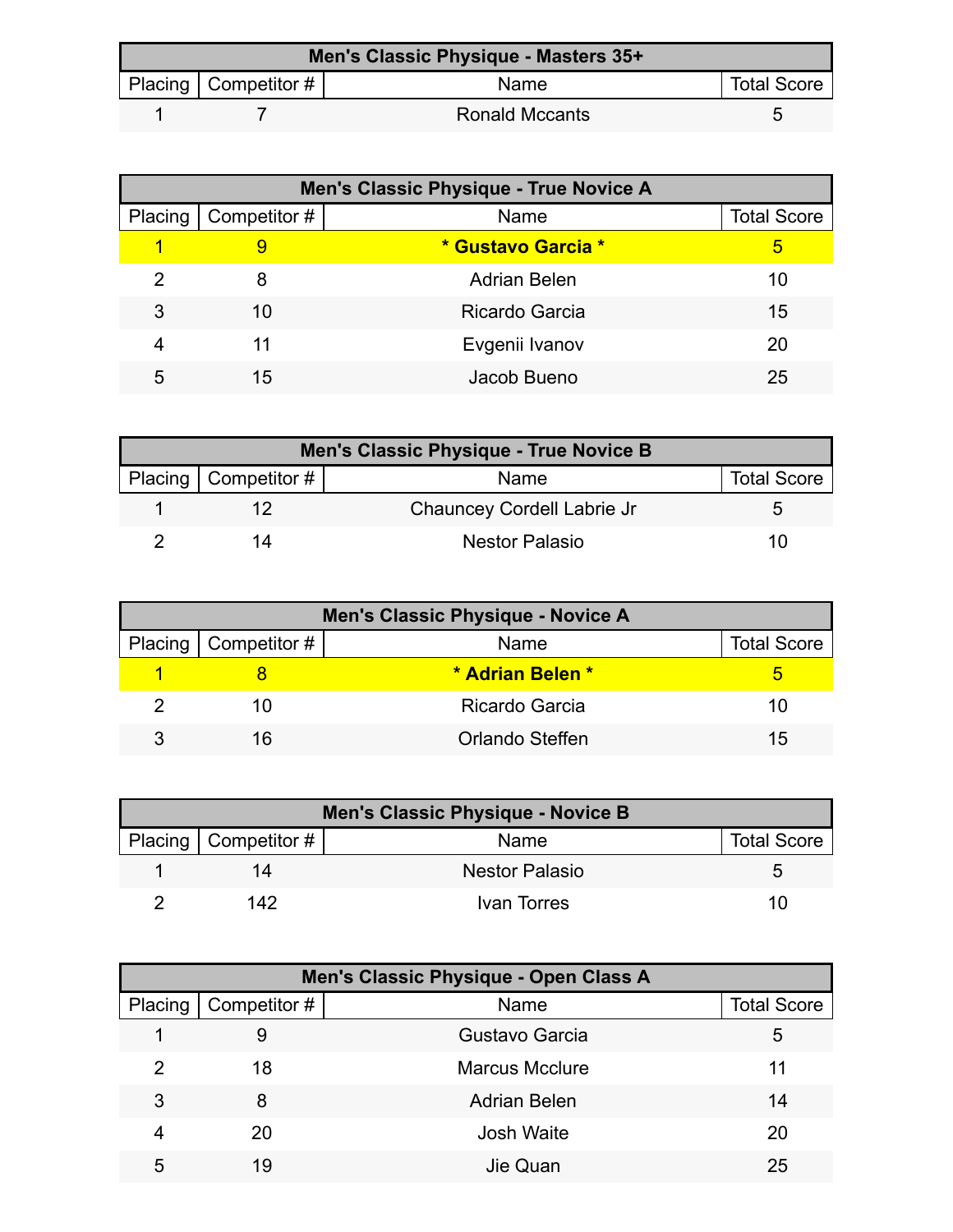| Men's Classic Physique - Open Class B |              |                            |                    |  |
|---------------------------------------|--------------|----------------------------|--------------------|--|
| Placing                               | Competitor # | Name                       | <b>Total Score</b> |  |
|                                       | 12           | Chauncey Cordell Labrie Jr | 5                  |  |
| 2                                     | 21           | <b>Ben Azoulay</b>         | 14                 |  |
| 3                                     | 60           | David Calzada              | 15                 |  |
| 4                                     | 22           | <b>Daniel Flores</b>       | 17                 |  |
| 5                                     | 10           | Ricardo Garcia             | 25                 |  |
| 6                                     | 14           | <b>Nestor Palasio</b>      | 31                 |  |
| 7                                     | 16           | Orlando Steffen            | 33                 |  |
| 8                                     | 4            | Stepan Artuni              | 40                 |  |

| Men's Classic Physique - Open Class C |                        |                     |                    |  |
|---------------------------------------|------------------------|---------------------|--------------------|--|
|                                       | Placing   Competitor # | Name                | <b>Total Score</b> |  |
|                                       |                        | <b>Justin Clark</b> |                    |  |
|                                       |                        | Ronald Mccants      | 10                 |  |

| Men's Classic Physique - Open Class D |              |                      |                    |  |
|---------------------------------------|--------------|----------------------|--------------------|--|
| Placing                               | Competitor # | Name                 | <b>Total Score</b> |  |
| 1                                     | 26           | * Eric Janicki *     | 5                  |  |
| 2                                     | 24           | Jonathan Goodman     | 10                 |  |
| 3                                     | 28           | <b>Colton Ranson</b> | 17                 |  |
| 4                                     | 25           | Lawrence Grippo      | 18                 |  |
| 5                                     |              | <b>Issac Miravet</b> | 25                 |  |

| Men's Physique - Masters 50+ |                          |                       |                    |  |
|------------------------------|--------------------------|-----------------------|--------------------|--|
|                              | Placing   Competitor $#$ | Name                  | <b>Total Score</b> |  |
|                              | 150                      | <b>Gerald Antoine</b> |                    |  |

| Men's Physique - Masters 45+ |                              |                        |                    |  |
|------------------------------|------------------------------|------------------------|--------------------|--|
|                              | Placing $\vert$ Competitor # | <b>Name</b>            | <b>Total Score</b> |  |
|                              | 30                           | <b>Edmond Manooken</b> | G                  |  |
|                              | 150                          | <b>Gerald Antoine</b>  | 10                 |  |
| ર                            | 29                           | Bryan Bias             | 15                 |  |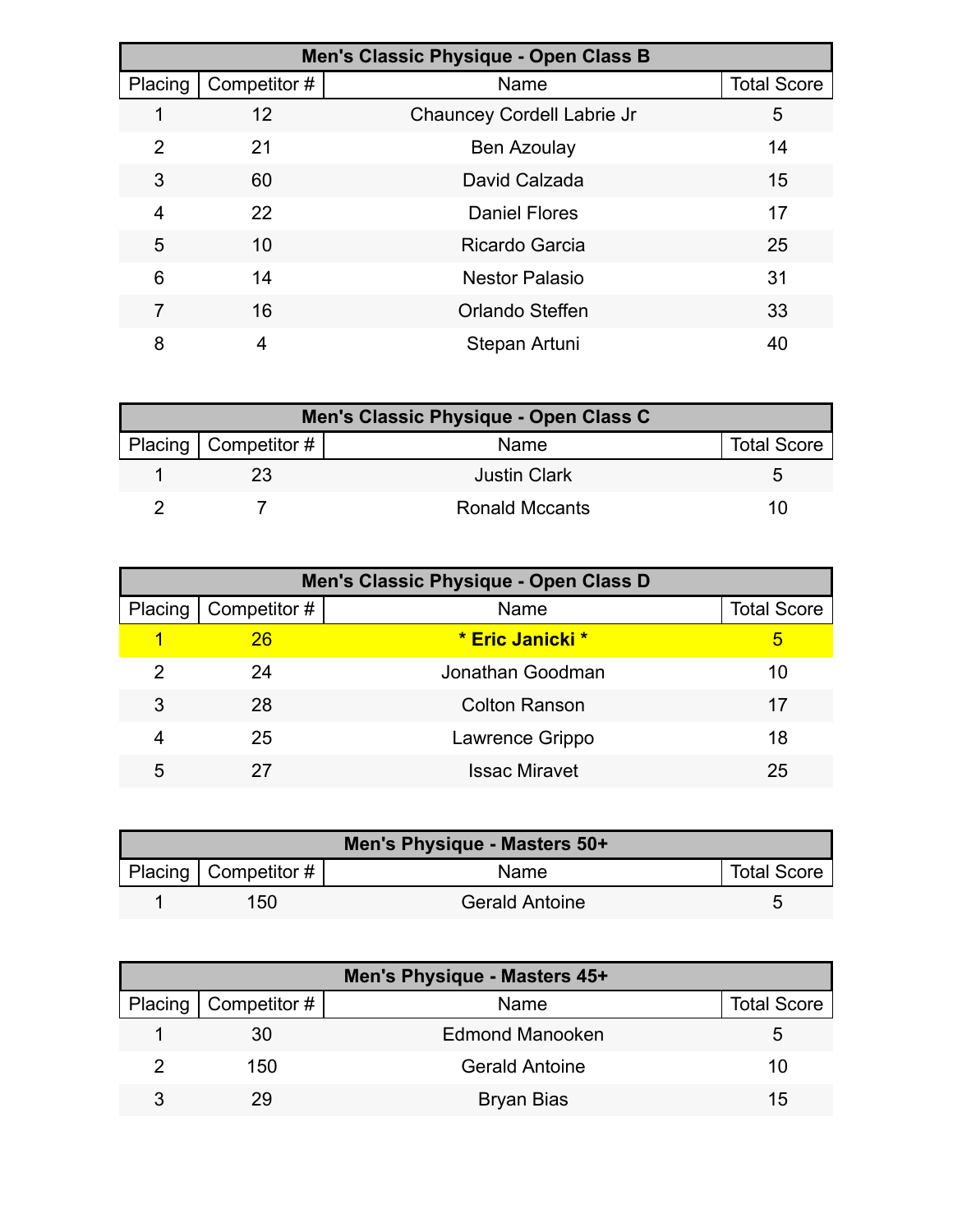| Men's Physique - Masters 40+ |                        |                        |                    |  |
|------------------------------|------------------------|------------------------|--------------------|--|
|                              | Placing   Competitor # | Name                   | <b>Total Score</b> |  |
|                              | 30                     | <b>Edmond Manooken</b> |                    |  |
|                              |                        | <b>William Kavicky</b> | 10                 |  |

| Men's Physique - Masters 35+ A |                        |                            |                    |  |
|--------------------------------|------------------------|----------------------------|--------------------|--|
|                                | Placing   Competitor # | Name                       | <b>Total Score</b> |  |
|                                | 36                     | <b>Carlos Omar Sanchez</b> |                    |  |
|                                |                        | Art Espinoza               | 10                 |  |

| Men's Physique - Masters 35+ B |              |                        |                    |  |
|--------------------------------|--------------|------------------------|--------------------|--|
| Placing                        | Competitor # | Name                   | <b>Total Score</b> |  |
|                                | 34           | * Gilberto Ayala *     | 5                  |  |
| 2                              | 30           | <b>Edmond Manooken</b> | 10                 |  |
| 3                              | 33           | Ou Han                 | 15                 |  |
| 4                              | 35           | <b>Dontae Cottrell</b> | 20                 |  |
| 5                              | 37           | Peter Sung             | 25                 |  |

| Men's Physique - True Novice A |                           |                 |                    |  |
|--------------------------------|---------------------------|-----------------|--------------------|--|
|                                | Placing   Competitor $\#$ | <b>Name</b>     | <b>Total Score</b> |  |
|                                |                           | Jhezze Salvador |                    |  |

| <b>Men's Physique - True Novice B</b> |              |                            |                    |
|---------------------------------------|--------------|----------------------------|--------------------|
| Placing                               | Competitor # | Name                       | <b>Total Score</b> |
|                                       | 143          | <b>Rafael Alvarez</b>      | 6                  |
| 2                                     | 42           | <b>Armind Sena</b>         | 9                  |
| 3                                     | 31           | <b>William Kavicky</b>     | 15                 |
| 4                                     | 41           | <b>Arturo Saro</b>         | 20                 |
| 5                                     | 40           | <b>Ethan Hole</b>          | 25                 |
| 6                                     | 44           | <b>Emmanuel Washington</b> | 32                 |
| 7                                     | 13           | <b>Ben Mizrahi</b>         | 34                 |
| 8                                     | 43           | <b>Julian Vaglienty</b>    | 39                 |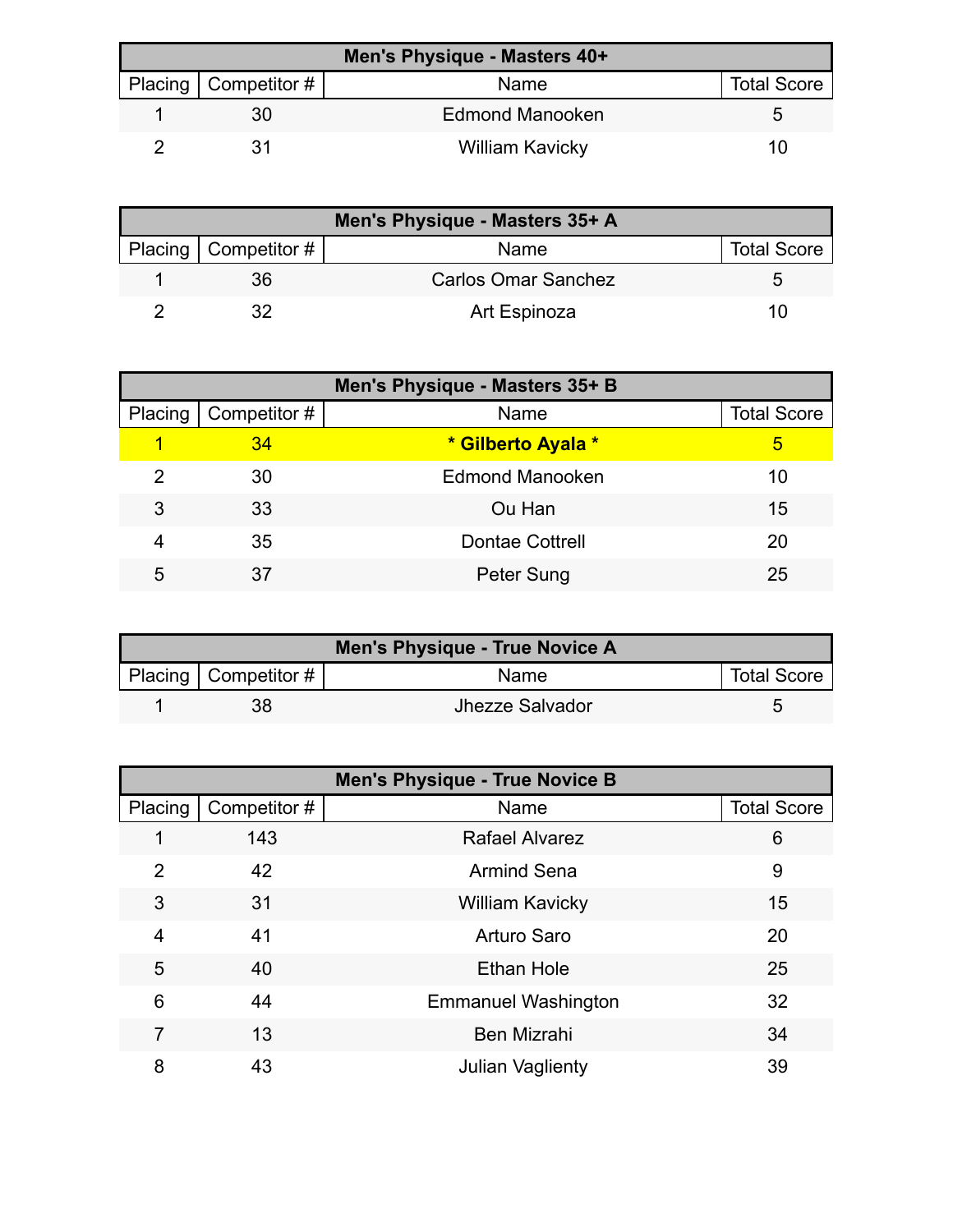| Men's Physique - True Novice C |              |                        |                    |  |
|--------------------------------|--------------|------------------------|--------------------|--|
| Placing                        | Competitor # | Name                   | <b>Total Score</b> |  |
| 1                              | 47           | * Ryan Reodica *       | 5                  |  |
| 2                              | 35           | <b>Dontae Cottrell</b> | 10                 |  |
| 3                              | 48           | Luis Santana           | 15                 |  |
| 4                              | 46           | Jianghao Liang         | 20                 |  |
| 5                              | 37           | Peter Sung             | 25                 |  |
| <b>NS</b>                      | 45           | <b>Richard Leung</b>   | <b>NS</b>          |  |

| <b>Men's Physique - Novice A</b> |                |                    |  |  |
|----------------------------------|----------------|--------------------|--|--|
| Placing $\vert$ Competitor #     | Name           | <b>Total Score</b> |  |  |
| 58                               | Marcos Ramirez |                    |  |  |
|                                  | Art Espinoza   | 10                 |  |  |

| <b>Men's Physique - Novice B</b> |              |                      |                    |  |
|----------------------------------|--------------|----------------------|--------------------|--|
| Placing                          | Competitor # | Name                 | <b>Total Score</b> |  |
| 1                                | 56           | * Gabriel Dimdiman * | 5                  |  |
| $\overline{2}$                   | 50           | Jimmy Cardozo        | 10                 |  |
| 3                                | 51           | <b>James Harris</b>  | 15                 |  |
| $\overline{4}$                   | 42           | <b>Armind Sena</b>   | 20                 |  |
| 5                                | 54           | Henry Wang           | 25                 |  |
| 6                                | 49           | <b>Nathan Boston</b> | 31                 |  |
| $\overline{7}$                   | 55           | Dmitriy Zakharov     | 34                 |  |
| 8                                | 53           | <b>Anthony Perez</b> | 40                 |  |
| 9                                | 41           | <b>Arturo Saro</b>   | 45                 |  |
| 10                               | 40           | <b>Ethan Hole</b>    | 50                 |  |
| 11                               | 52           | Jack Pan             | 55                 |  |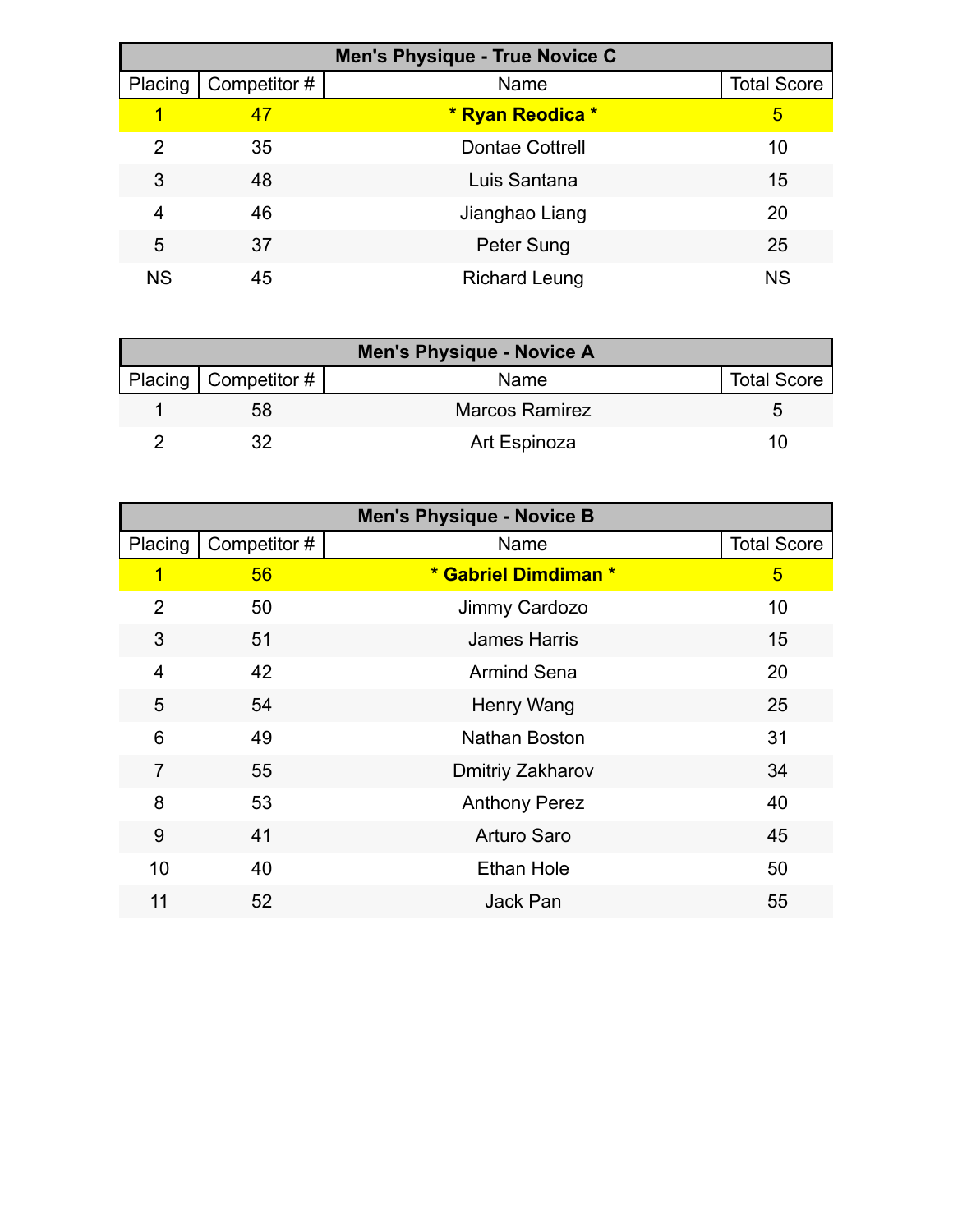|           |              | <b>Men's Physique - Novice C</b> |                    |
|-----------|--------------|----------------------------------|--------------------|
| Placing   | Competitor # | Name                             | <b>Total Score</b> |
|           | 150          | <b>Gerald Antoine</b>            | 5                  |
| 2         | 17           | Erfan Yeganeh                    | 10                 |
| 3         | 57           | <b>Jacob Hanes</b>               | 15                 |
| 4         | 48           | Luis Santana                     | 20                 |
| 5         | 37           | Peter Sung                       | 25                 |
| <b>NS</b> | 45           | <b>Richard Leung</b>             | <b>NS</b>          |

| <b>Men's Physique - Open Class A</b> |              |                            |                    |
|--------------------------------------|--------------|----------------------------|--------------------|
| Placing                              | Competitor # | Name                       | <b>Total Score</b> |
|                                      | 8            | <b>Adrian Belen</b>        | 5                  |
| 2                                    | 58           | <b>Marcos Ramirez</b>      | 10                 |
| 3                                    | 59           | David Tran                 | 15                 |
| 4                                    | 36           | <b>Carlos Omar Sanchez</b> | 22                 |
| 5                                    | 32           | Art Espinoza               | 23                 |
| 6                                    | 38           | Jhezze Salvador            | 30                 |
|                                      | 19           | Jie Quan                   | 35                 |

| <b>Men's Physique - Open Class B</b> |              |                            |                    |
|--------------------------------------|--------------|----------------------------|--------------------|
| Placing                              | Competitor # | Name                       | <b>Total Score</b> |
|                                      | 56           | <b>Gabriel Dimdiman</b>    | 5                  |
| 2                                    | 61           | David Francis              | 10                 |
| 3                                    | 62           | Daniel Pudlowski           | 15                 |
| 4                                    | 42           | <b>Armind Sena</b>         | 20                 |
| 5                                    |              | <b>Emmanuel Washington</b> | 25                 |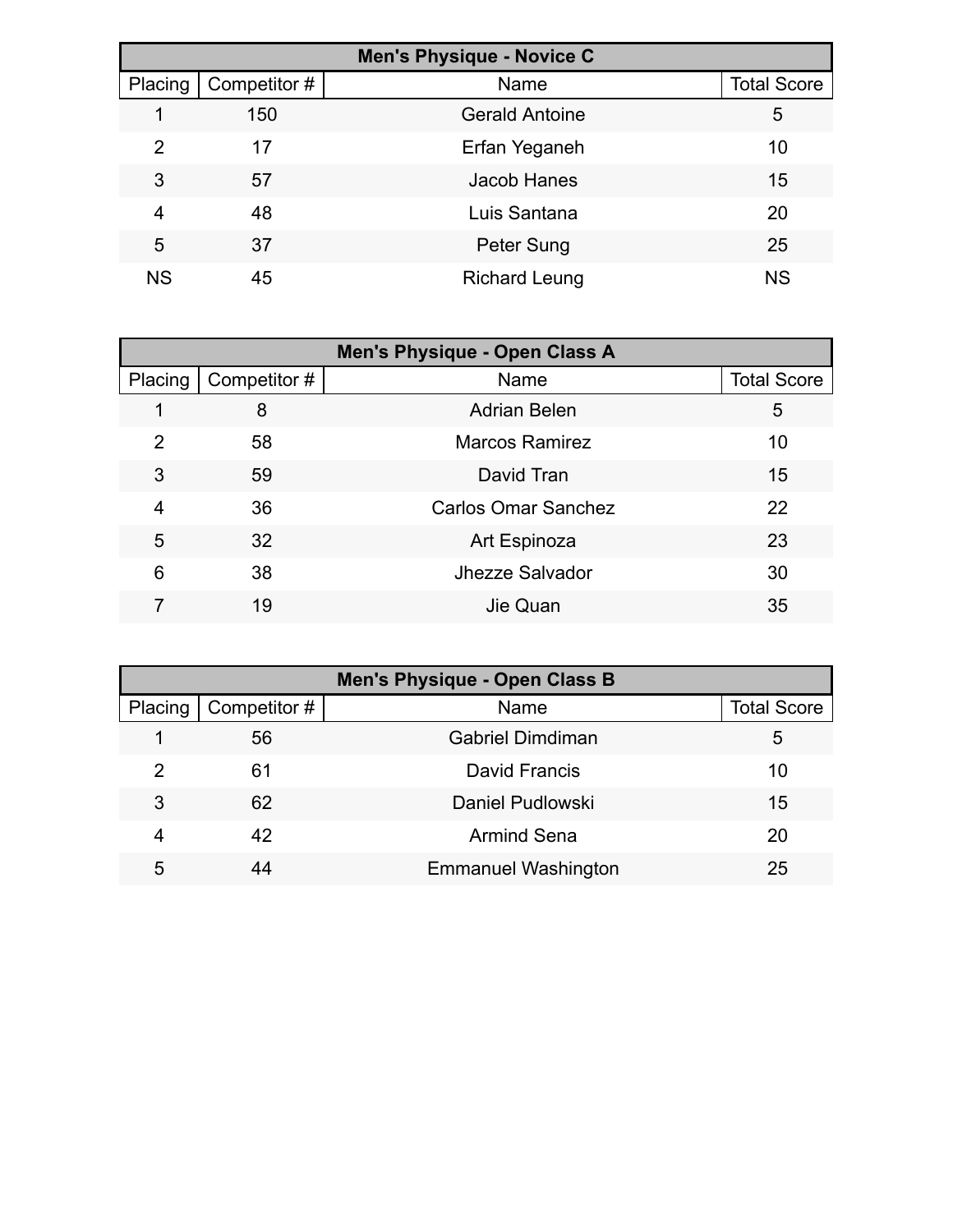| Men's Physique - Open Class C |              |                      |                    |
|-------------------------------|--------------|----------------------|--------------------|
| Placing                       | Competitor # | Name                 | <b>Total Score</b> |
|                               | 34           | Gilberto Ayala       | 5                  |
| $\overline{2}$                | 60           | David Calzada        | 12                 |
| 3                             | 64           | Joshua Larese        | 13                 |
| 4                             | 54           | Henry Wang           | 20                 |
| 5                             | 63           | Jake Johnston        | 25                 |
| 6                             | 53           | <b>Anthony Perez</b> | 30                 |
| 7                             | 41           | Arturo Saro          | 35                 |
| 8                             | 40           | <b>Ethan Hole</b>    | 40                 |

|                |              | <b>Men's Physique - Open Class D</b> |                    |
|----------------|--------------|--------------------------------------|--------------------|
| Placing        | Competitor # | Name                                 | <b>Total Score</b> |
| 1              | 50           | * Jimmy Cardozo *                    | 5                  |
| $\overline{2}$ | 67           | <b>Avyen Ramos</b>                   | 10                 |
| 3              | 65           | <b>Thales Castro</b>                 | 15                 |
| 4              | 143          | Rafael Alvarez                       | 20                 |
| 5              | 21           | <b>Ben Azoulay</b>                   | 25                 |
| 6              | 51           | <b>James Harris</b>                  | 30                 |
| $\overline{7}$ | 49           | Nathan Boston                        | 35                 |
| 8              | 55           | Dmitriy Zakharov                     | 40                 |
| 9              | 45           | <b>Richard Leung</b>                 | 45                 |
| 10             | 48           | Luis Santana                         | 50                 |

| <b>Men's Physique - Open Class E</b> |                        |                        |                    |  |
|--------------------------------------|------------------------|------------------------|--------------------|--|
|                                      | Placing   Competitor # | Name                   | <b>Total Score</b> |  |
|                                      |                        | <b>Ryan Reodica</b>    | 5                  |  |
|                                      | 30                     | <b>Edmond Manooken</b> | 10                 |  |
| 3                                    |                        | Erfan Yeganeh          | 16                 |  |
|                                      |                        | <b>Richard Stamps</b>  | 19                 |  |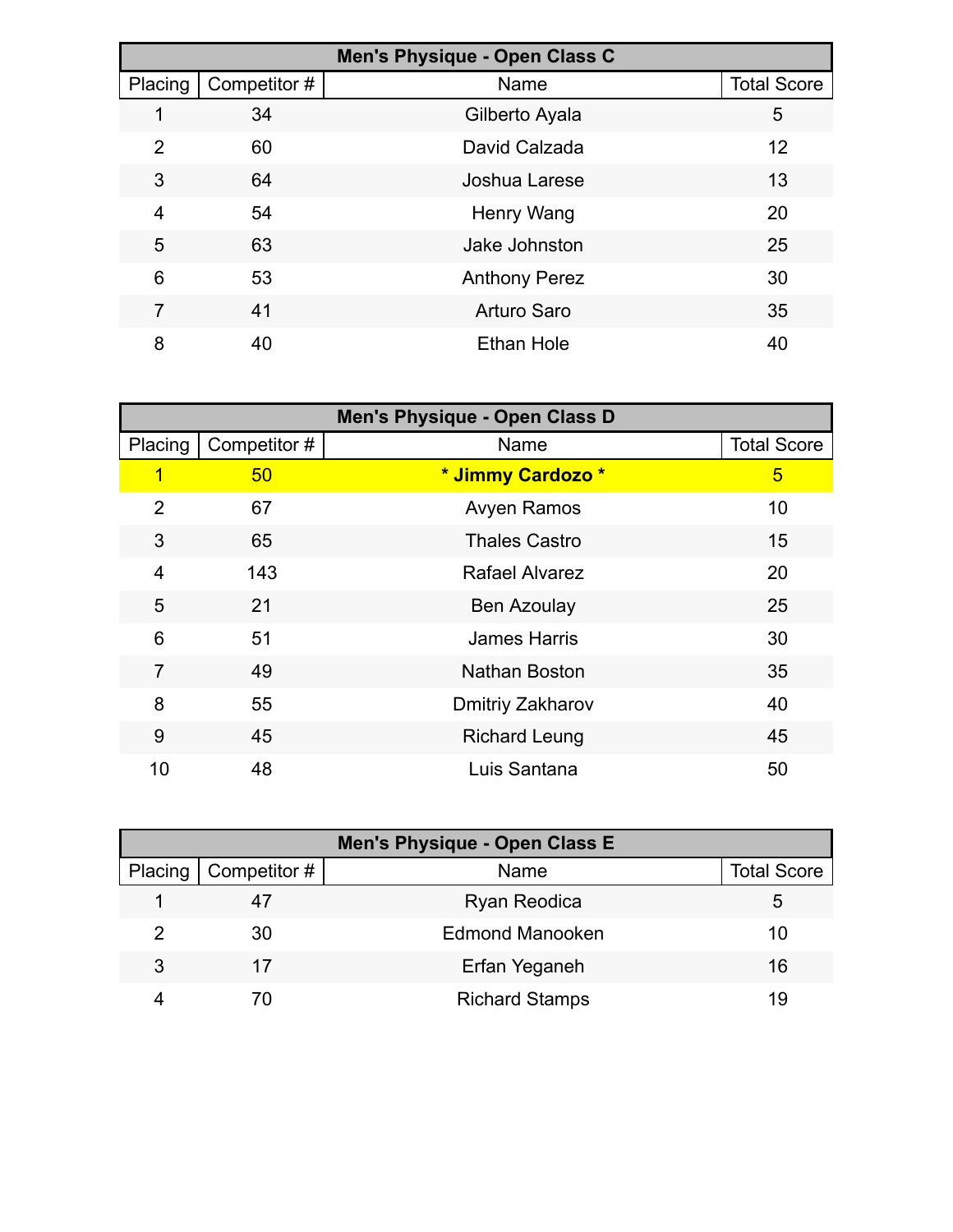| <b>Men's Physique - Open Class F</b> |              |                        |                    |  |
|--------------------------------------|--------------|------------------------|--------------------|--|
| Placing                              | Competitor # | Name                   | <b>Total Score</b> |  |
|                                      | 150          | <b>Gerald Antoine</b>  | 5                  |  |
| 2                                    | 68           | <b>Ryan Bahnmiller</b> | 10                 |  |
| 3                                    | 69           | <b>Zachary Morris</b>  | 15                 |  |
| 4                                    | 57           | <b>Jacob Hanes</b>     | 21                 |  |
| 5                                    | 35           | <b>Dontae Cottrell</b> | 24                 |  |

| Women's Physique - Open Class A |                        |                             |                    |  |
|---------------------------------|------------------------|-----------------------------|--------------------|--|
|                                 | Placing   Competitor # | Name                        | <b>Total Score</b> |  |
|                                 |                        | <b>* Allison Warrell */</b> |                    |  |

| Women's Figure - Masters 40+ |                          |                     |                    |  |
|------------------------------|--------------------------|---------------------|--------------------|--|
|                              | Placing   Competitor $#$ | <b>Name</b>         | <b>Total Score</b> |  |
|                              |                          | Verna Alohinani Tan |                    |  |

| Women's Figure - Masters 35+ B |                        |                       |                    |
|--------------------------------|------------------------|-----------------------|--------------------|
|                                | Placing   Competitor # | Name                  | <b>Total Score</b> |
|                                |                        | <b>Allison Dickey</b> |                    |
|                                |                        | Verna Alohinani Tan   | 1 ( )              |

| <b>Women's Figure - True Novice A</b> |                        |                    |                    |
|---------------------------------------|------------------------|--------------------|--------------------|
|                                       | Placing   Competitor # | Name               | <b>Total Score</b> |
|                                       | $\overline{5}$         | Oxana Bystrova     |                    |
|                                       |                        | Alexandra Reynolds |                    |

| Women's Figure - True Novice C |                        |                      |                    |  |
|--------------------------------|------------------------|----------------------|--------------------|--|
|                                | Placing   Competitor # | <b>Name</b>          | <b>Total Score</b> |  |
|                                |                        | * Natalie Stremple * |                    |  |

| <b>Women's Figure - Novice A</b> |                        |                                    |                    |
|----------------------------------|------------------------|------------------------------------|--------------------|
|                                  | Placing   Competitor # | Name                               | <b>Total Score</b> |
|                                  |                        | <u>* Berenice Molina Alonso * </u> |                    |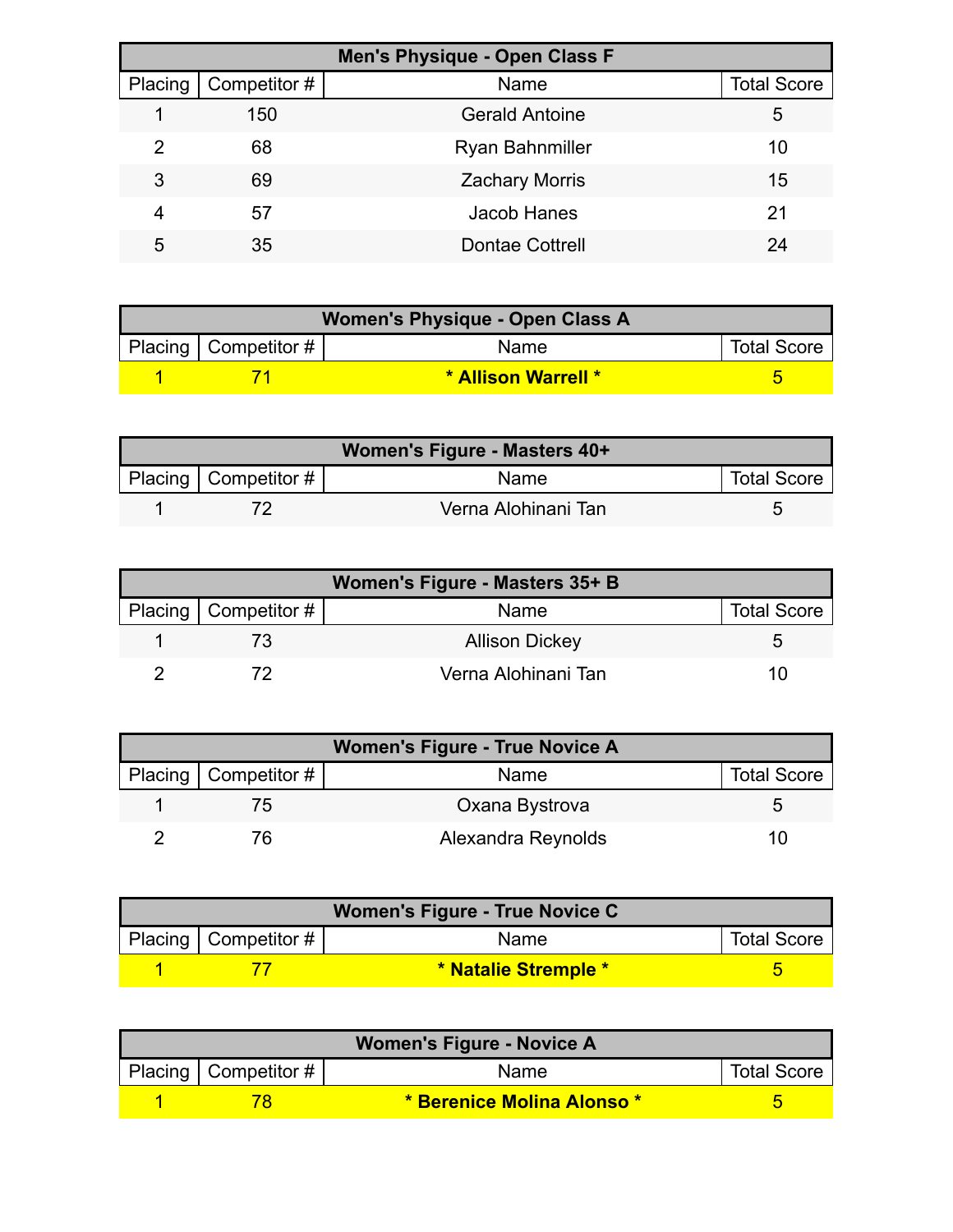| <b>Women's Figure - Novice B</b> |                        |                       |                    |
|----------------------------------|------------------------|-----------------------|--------------------|
|                                  | Placing   Competitor # | Name                  | <b>Total Score</b> |
|                                  |                        | <b>Allison Dickey</b> |                    |

| <b>Women's Figure - Novice C</b> |                        |                         |                    |  |
|----------------------------------|------------------------|-------------------------|--------------------|--|
|                                  | Placing   Competitor # | Name                    | <b>Total Score</b> |  |
|                                  |                        | Alisha Oseguera         |                    |  |
|                                  |                        | <b>Natalie Stremple</b> | 10                 |  |

| Women's Figure - Open Class A |                        |                            |                    |  |
|-------------------------------|------------------------|----------------------------|--------------------|--|
|                               | Placing   Competitor # | Name                       | <b>Total Score</b> |  |
|                               |                        | * Berenice Molina Alonso * |                    |  |

| Women's Figure - Open Class C |                     |                       |                    |  |
|-------------------------------|---------------------|-----------------------|--------------------|--|
| Placing                       | $\mid$ Competitor # | Name                  | <b>Total Score</b> |  |
|                               | 79                  | Alisha Oseguera       | b                  |  |
|                               | 73                  | <b>Allison Dickey</b> | 10                 |  |
| 3                             | 72                  | Verna Alohinani Tan   | 15                 |  |
|                               | 76                  | Alexandra Reynolds    |                    |  |

| Women's Wellness - Masters 50+ |                          |                    |                    |
|--------------------------------|--------------------------|--------------------|--------------------|
|                                | Placing   Competitor $#$ | <b>Name</b>        | <b>Total Score</b> |
|                                | 80                       | <b>Robin Sloat</b> |                    |

| Women's Wellness - Masters 45+ |                        |                    |                    |  |
|--------------------------------|------------------------|--------------------|--------------------|--|
|                                | Placing   Competitor # | <b>Name</b>        | <b>Total Score</b> |  |
|                                | 80                     | <b>Robin Sloat</b> |                    |  |

| Women's Wellness - Masters 40+ |                          |                     |                    |  |
|--------------------------------|--------------------------|---------------------|--------------------|--|
|                                | Placing   Competitor $#$ | Name                | <b>Total Score</b> |  |
|                                |                          | Verna Alohinani Tan |                    |  |
|                                |                          | Shan Huang          | 10                 |  |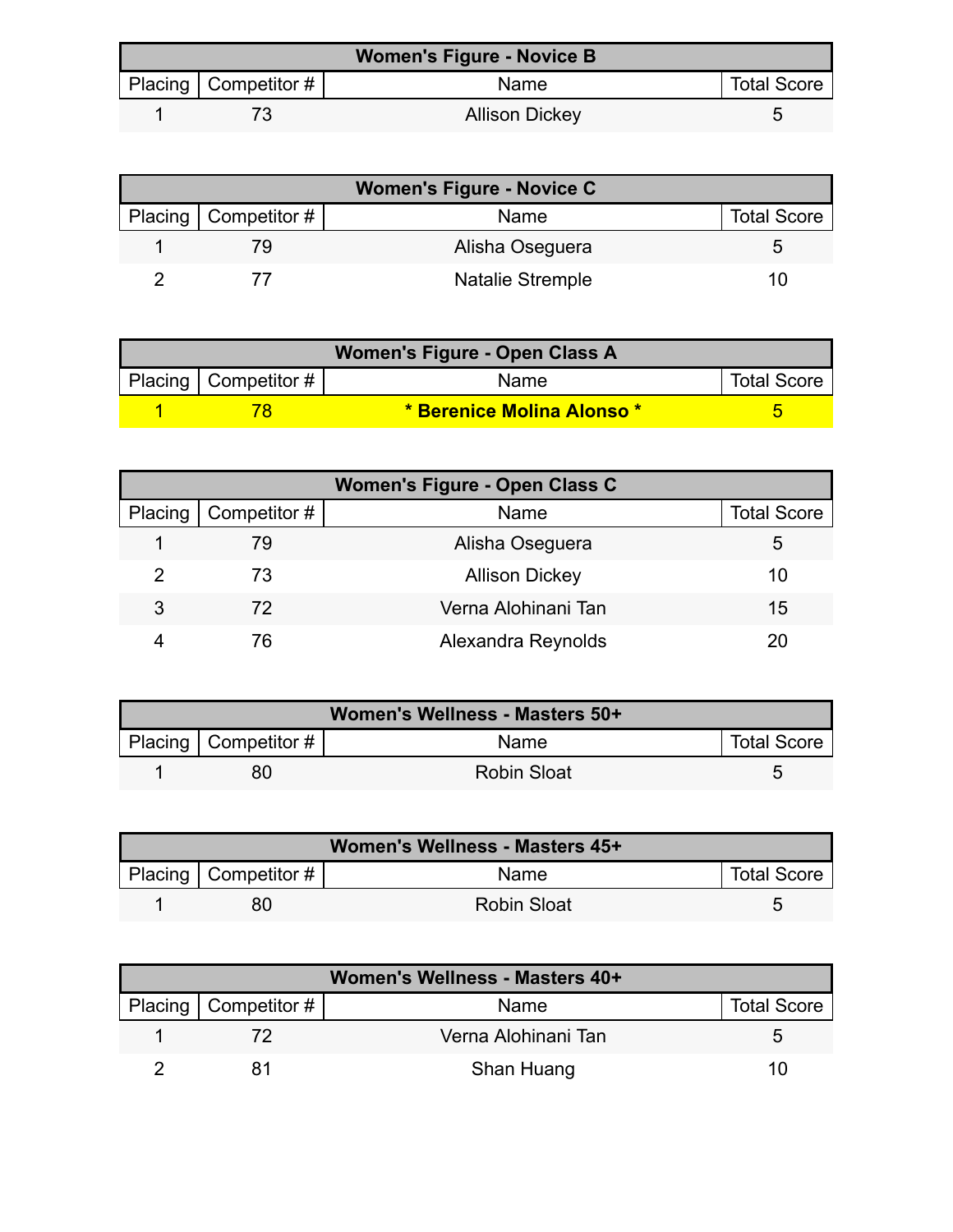| Women's Wellness - Masters 35+ B |                        |                       |                    |  |
|----------------------------------|------------------------|-----------------------|--------------------|--|
|                                  | Placing   Competitor # | <b>Name</b>           | <b>Total Score</b> |  |
|                                  |                        | <b>Brianna Geddry</b> |                    |  |
|                                  |                        | Verna Alohinani Tan   | 10                 |  |

| <b>Women's Wellness - True Novice A</b> |              |                        |                    |
|-----------------------------------------|--------------|------------------------|--------------------|
| Placing                                 | Competitor # | Name                   | <b>Total Score</b> |
| 1                                       | 87           | * Martha Esber *       | 5                  |
| 2                                       | 88           | Lourdes Hernandez      | 10                 |
| 3                                       | 89           | <b>Gaby Maciel</b>     | 15                 |
| 4                                       | 85           | Jennifer Bonilla       | 20                 |
| 5                                       | 81           | Shan Huang             | 25                 |
| 6                                       | 83           | Alondra Arechiga       | 30                 |
| 7                                       | 84           | Meris B                | 35                 |
| 8                                       | 86           | <b>Sholante Carter</b> | 40                 |

| <b>Women's Wellness - True Novice B</b> |                        |                       |                    |  |
|-----------------------------------------|------------------------|-----------------------|--------------------|--|
|                                         | Placing   Competitor # | <b>Name</b>           | <b>Total Score</b> |  |
|                                         |                        | <b>Brianna Geddry</b> | <sup>t</sup>       |  |
|                                         | 72                     | Verna Alohinani Tan   | 10                 |  |
|                                         | 90                     | Karina Torres         | 15                 |  |

| <b>Women's Wellness - Novice A</b> |              |                         |                    |
|------------------------------------|--------------|-------------------------|--------------------|
| Placing                            | Competitor # | Name                    | <b>Total Score</b> |
|                                    | 87           | * Martha Esber *        | 5                  |
| 2                                  | 95           | Courtnie Graciano       | 10                 |
| 3                                  | 88           | Lourdes Hernandez       | 15                 |
| 4                                  | 93           | <b>Terrelle Senette</b> | 20                 |
| 5                                  | 89           | <b>Gaby Maciel</b>      | 25                 |
| 6                                  | 84           | Meris B                 | 30                 |
| 7                                  | 92           | Leilany Guevara         | 35                 |
| 8                                  | 91           | <b>Cynthia Enriquez</b> | 40                 |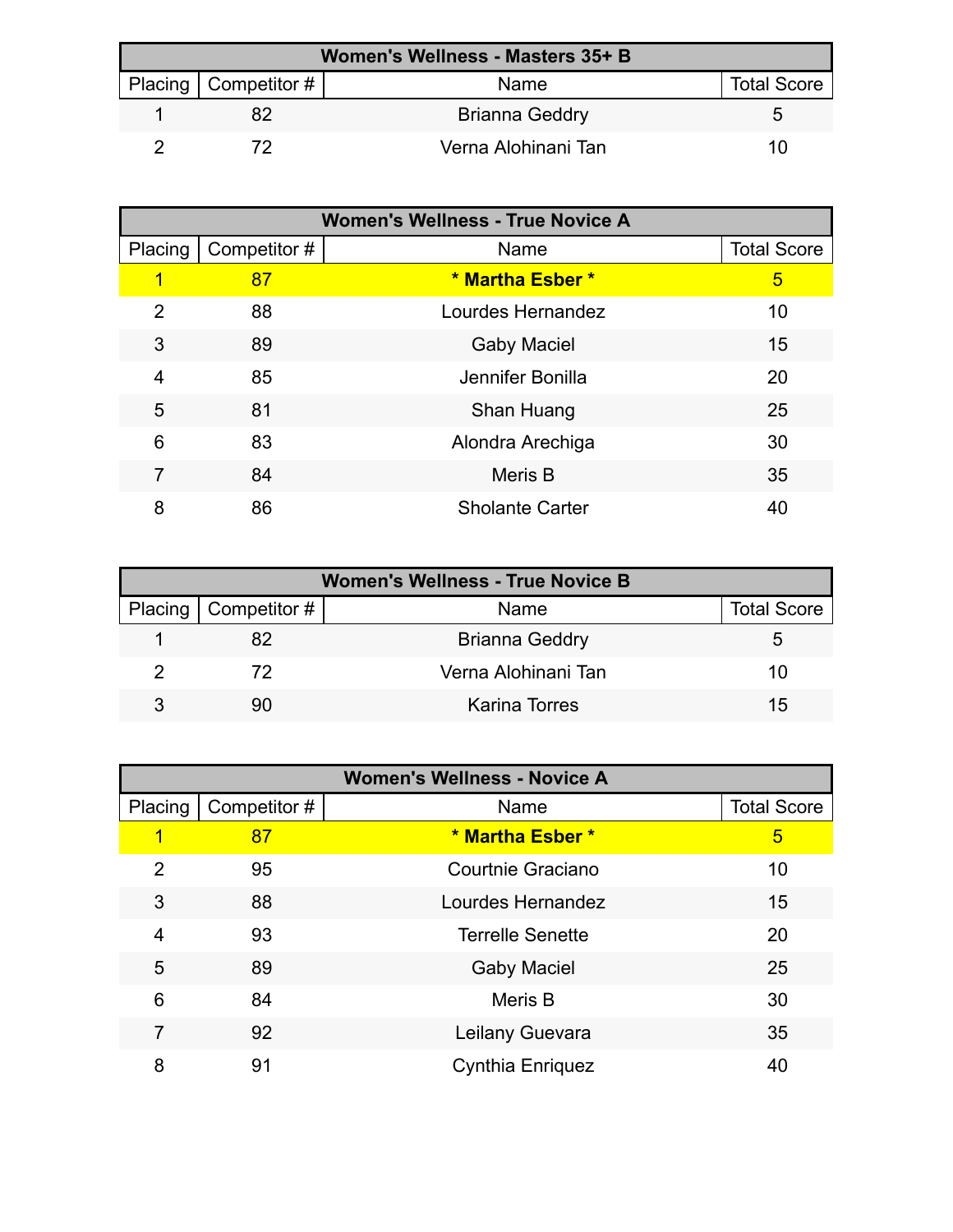| <b>Women's Wellness - Novice B</b> |                              |                       |                    |  |
|------------------------------------|------------------------------|-----------------------|--------------------|--|
|                                    | Placing $\vert$ Competitor # | Name                  | <b>Total Score</b> |  |
|                                    | 94                           | Jocelyn Peters        | G                  |  |
|                                    | 82                           | <b>Brianna Geddry</b> | 10                 |  |
|                                    | 90                           | Karina Torres         | 15                 |  |

| <b>Women's Wellness - Open Class A</b> |              |                         |                    |
|----------------------------------------|--------------|-------------------------|--------------------|
| Placing                                | Competitor # | Name                    | <b>Total Score</b> |
|                                        | 95           | Courtnie Graciano       | 5                  |
| 2                                      | 93           | <b>Terrelle Senette</b> | 10                 |
| 3                                      | 89           | <b>Gaby Maciel</b>      | 15                 |
| 4                                      | 92           | Leilany Guevara         | 20                 |
| 5                                      | 96           | Nicole Hernandez        | 25                 |
| 6                                      | 83           | Alondra Arechiga        | 30                 |

| <b>Women's Wellness - Open Class B</b> |              |                         |                    |  |
|----------------------------------------|--------------|-------------------------|--------------------|--|
| Placing                                | Competitor # | Name                    | <b>Total Score</b> |  |
|                                        |              | * Martha Esber *        | 5                  |  |
| 2                                      | 88           | Lourdes Hernandez       | 10                 |  |
| 3                                      | 91           | <b>Cynthia Enriquez</b> | 16                 |  |
| 4                                      | 85           | Jennifer Bonilla        | 19                 |  |
| 5                                      | 81           | Shan Huang              | 25                 |  |

| Women's Wellness - Open Class C |              |                         |                    |  |
|---------------------------------|--------------|-------------------------|--------------------|--|
| Placing                         | Competitor # | Name                    | <b>Total Score</b> |  |
|                                 | 99           | Danielle Scira          | 5                  |  |
| 2                               | 98           | <b>Natalie Fontanez</b> | 10                 |  |
| 3                               | 94           | Jocelyn Peters          | 15                 |  |
| 4                               | 90           | <b>Karina Torres</b>    | 20                 |  |
| 5                               | 72           | Verna Alohinani Tan     | 25                 |  |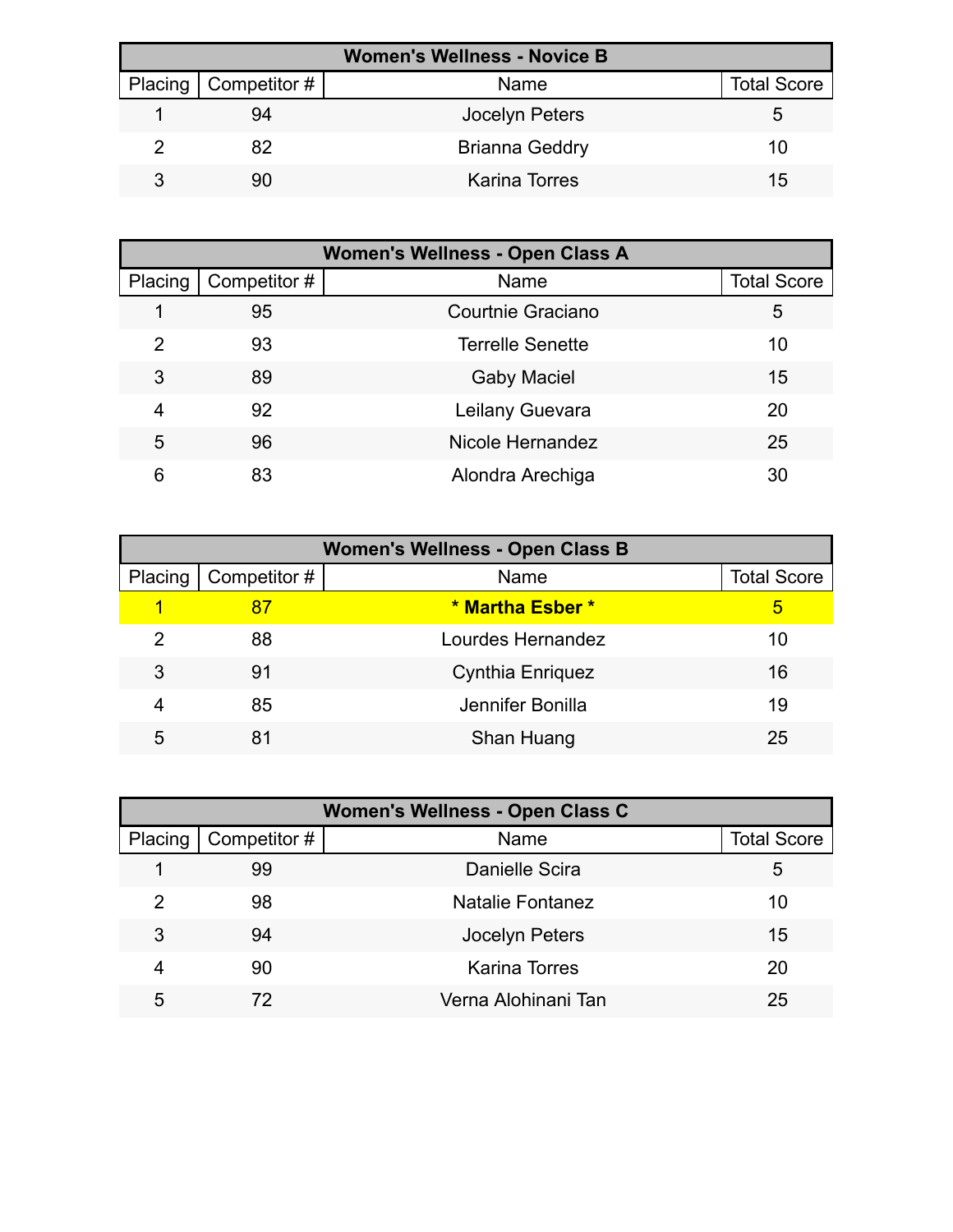| Women's Bikini - Masters 50+ |                        |                    |                    |  |
|------------------------------|------------------------|--------------------|--------------------|--|
|                              | Placing   Competitor # | Name               | <b>Total Score</b> |  |
|                              | 102                    | Monica Mora        | G                  |  |
|                              | 100                    | Carolynne De Padua | 10                 |  |
|                              | 101                    | Maryann Mccann     | 15                 |  |

| Women's Bikini - Masters 45+ |              |                         |                    |  |
|------------------------------|--------------|-------------------------|--------------------|--|
| Placing                      | Competitor # | Name                    | <b>Total Score</b> |  |
|                              | 104          | <b>Hazel Rosete</b>     | ა                  |  |
| 2                            | 100          | Carolynne De Padua      | 10                 |  |
| 3                            | 103          | <b>Shirley Penarejo</b> | 15                 |  |
|                              | 146          | Ariadna Tajoya          | 20                 |  |

| Women's Bikini - Masters 40+ A |              |                         |                    |
|--------------------------------|--------------|-------------------------|--------------------|
| Placing                        | Competitor # | Name                    | <b>Total Score</b> |
| 1                              | 108          | Angela Williams         | 5                  |
| 2                              | 105          | <b>Sandy Arave</b>      | 10                 |
| 3                              | 104          | <b>Hazel Rosete</b>     | 15                 |
| 4                              | 106          | Karla Gonzalez          | 20                 |
| 5                              | 102          | Monica Mora             | 25                 |
| 6                              | 103          | <b>Shirley Penarejo</b> | 30                 |
| 7                              | 146          | Ariadna Tajoya          | 37                 |
| 8                              | 107          | <b>Lisbeth Nuques</b>   | 38                 |

| Women's Bikini - Masters 40+ B |                          |                         |                    |  |
|--------------------------------|--------------------------|-------------------------|--------------------|--|
|                                | Placing   Competitor $#$ | Name                    | <b>Total Score</b> |  |
|                                | 109                      | <b>* Maria Colone *</b> |                    |  |
|                                | 11 N                     | <b>Ronit Gieske</b>     | 10                 |  |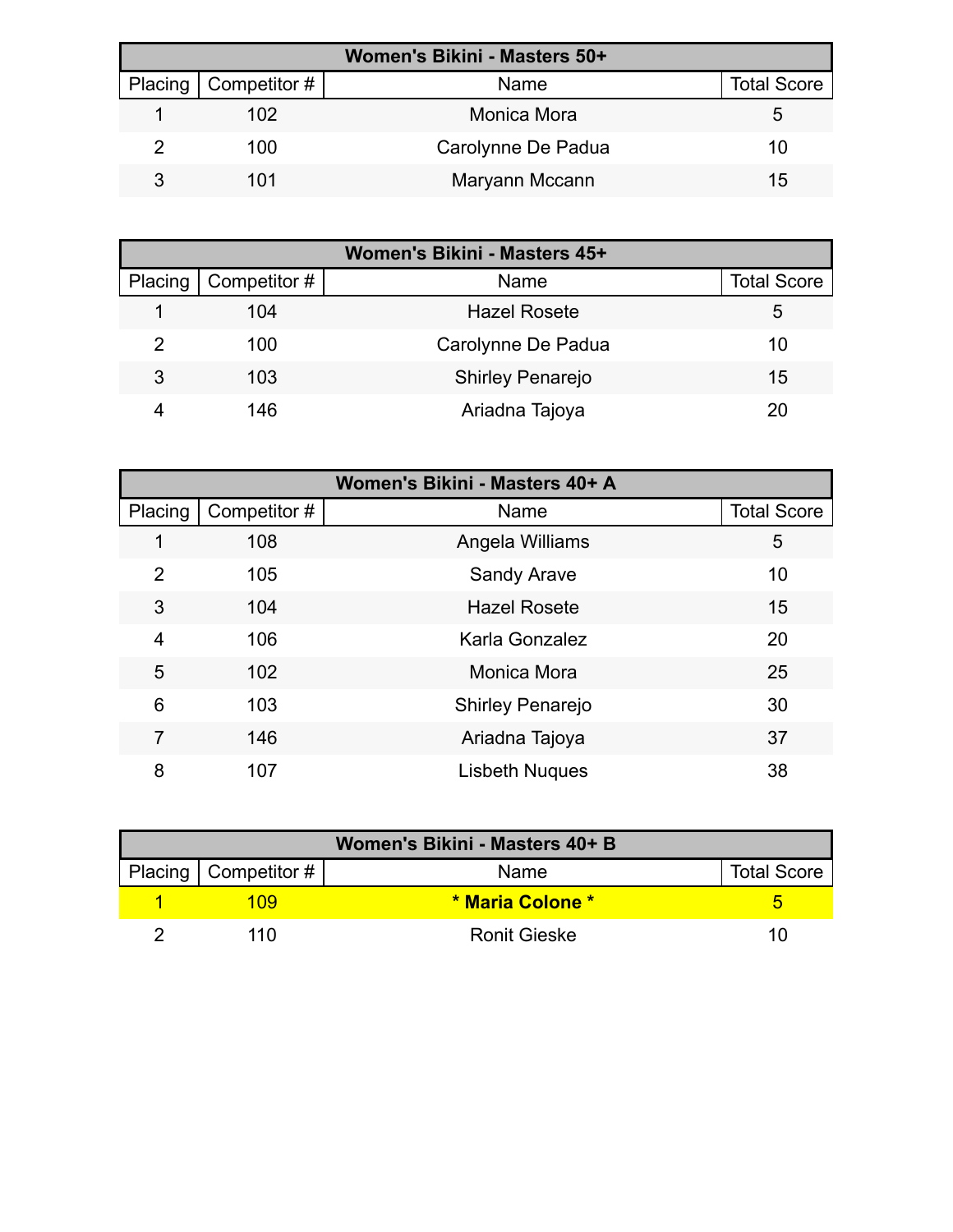|                | Women's Bikini - Masters 35+ A |                       |                    |  |
|----------------|--------------------------------|-----------------------|--------------------|--|
| Placing        | Competitor #                   | Name                  | <b>Total Score</b> |  |
| 1              | 108                            | Angela Williams       | 5                  |  |
| $\overline{2}$ | 105                            | <b>Sandy Arave</b>    | 10                 |  |
| 3              | 111                            | Lana Davis            | 15                 |  |
| $\overline{4}$ | 113                            | Rebecca Johnson       | 20                 |  |
| 5              | 112                            | Liz Houghton          | 25                 |  |
| 6              | 114                            | Lauron Steinmann      | 30                 |  |
| 7              | 106                            | Karla Gonzalez        | 35                 |  |
| 8              | 115                            | Rachelle Thompson     | 40                 |  |
| 9              | 107                            | <b>Lisbeth Nuques</b> | 46                 |  |
| 10             | 97                             | Ayo Coker             | 49                 |  |

| Women's Bikini - Masters 35+ B |                         |                    |  |  |
|--------------------------------|-------------------------|--------------------|--|--|
| Placing   Competitor #         | Name                    | <b>Total Score</b> |  |  |
| 109                            | <b>* Maria Colone *</b> |                    |  |  |
| 116                            | Danielle Ogaz           | 10                 |  |  |

| <b>Women's Bikini - True Novice A</b> |                        |                       |                    |
|---------------------------------------|------------------------|-----------------------|--------------------|
|                                       | Placing   Competitor # | Name                  | <b>Total Score</b> |
|                                       | 119                    | <b>Lizbeth Chavez</b> | 6                  |
|                                       | 117                    | Sarah Aguilar         | 9                  |
| 3                                     | 120                    | <b>Cindy Gonzalez</b> | 17                 |
|                                       | 118                    | Erika Bacaneri        | 18                 |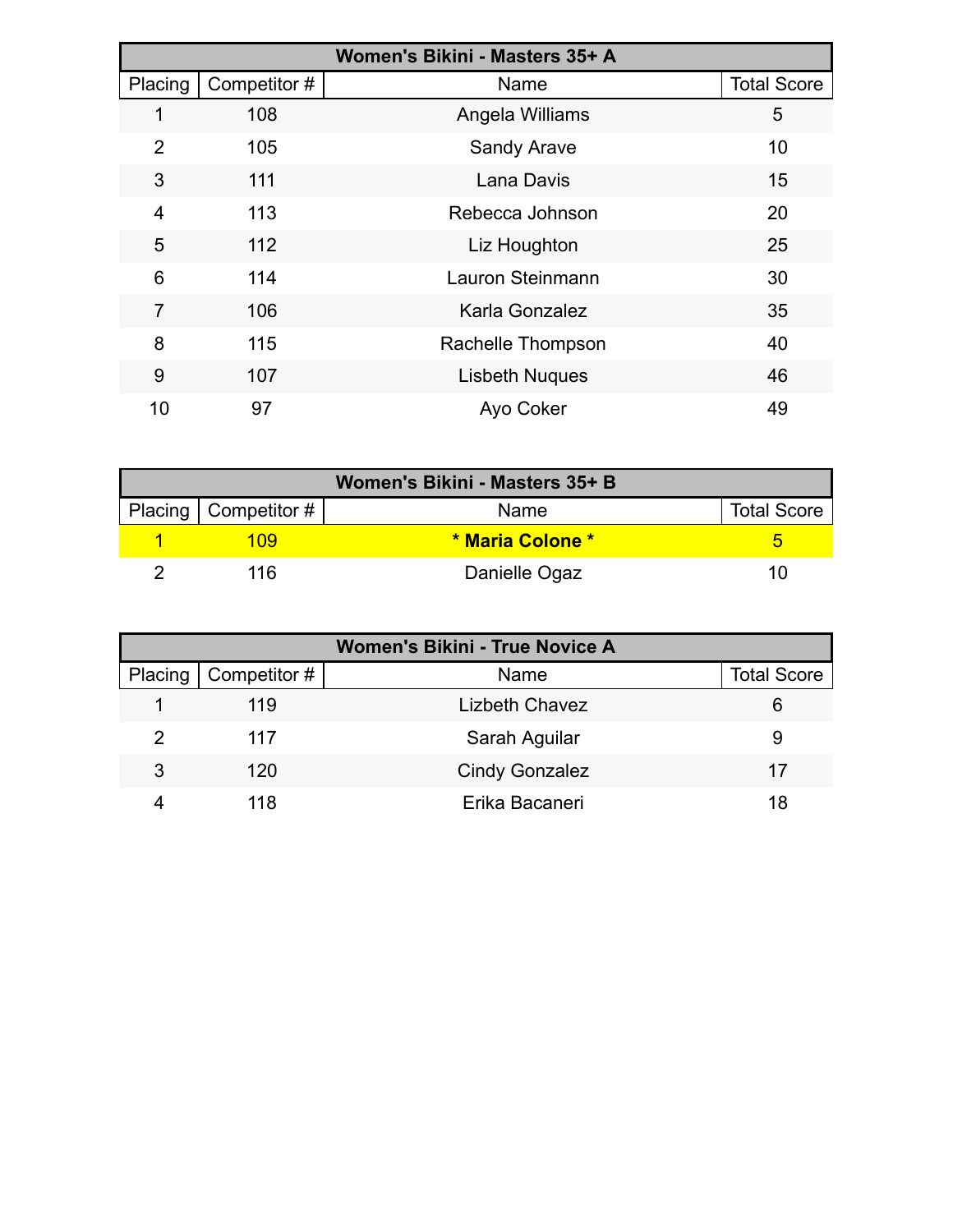|                |              | <b>Women's Bikini - True Novice B</b> |                    |
|----------------|--------------|---------------------------------------|--------------------|
| Placing        | Competitor # | Name                                  | <b>Total Score</b> |
| 1              | 121          | * Marriah Querido *                   | 5                  |
| $\overline{2}$ | 122          | Lauren Bongartz                       | 10                 |
| 3              | 105          | <b>Sandy Arave</b>                    | 17                 |
| 4              | 113          | Rebecca Johnson                       | 18                 |
| 5              | 112          | Liz Houghton                          | 25                 |
| 6              | 123          | Lauren Picado                         | 30                 |
| $\overline{7}$ | 106          | Karla Gonzalez                        | 35                 |
| 8              | 81           | Shan Huang                            | 41                 |
| 9              | 115          | Rachelle Thompson                     | 44                 |
| 10             | 97           | Ayo Coker                             | 50                 |

| <b>Women's Bikini - True Novice C</b> |              |                       |                    |  |
|---------------------------------------|--------------|-----------------------|--------------------|--|
| Placing                               | Competitor # | Name                  | <b>Total Score</b> |  |
|                                       | 125          | <b>Sky Hart</b>       | 5                  |  |
| 2                                     | 110          | <b>Ronit Gieske</b>   | 14                 |  |
| 3                                     | 94           | Jocelyn Peters        | 15                 |  |
| 4                                     | 144          | <b>Marilyn Menras</b> | 17                 |  |
| 5                                     | 124          | Janet Estrada         | 25                 |  |

| <b>Women's Bikini - True Novice D</b> |                   |                    |  |  |
|---------------------------------------|-------------------|--------------------|--|--|
| Placing   Competitor $#$              | <b>Name</b>       | <b>Total Score</b> |  |  |
| 126                                   | Hanna Lauth       | 5.                 |  |  |
| 127                                   | <b>Tree Roque</b> | 10                 |  |  |

| <b>Women's Bikini - Novice A</b> |                       |                    |  |  |
|----------------------------------|-----------------------|--------------------|--|--|
| Placing   Competitor $#$         | Name                  | <b>Total Score</b> |  |  |
| 119                              | <b>Lizbeth Chavez</b> |                    |  |  |
| 120                              | <b>Cindy Gonzalez</b> | 10                 |  |  |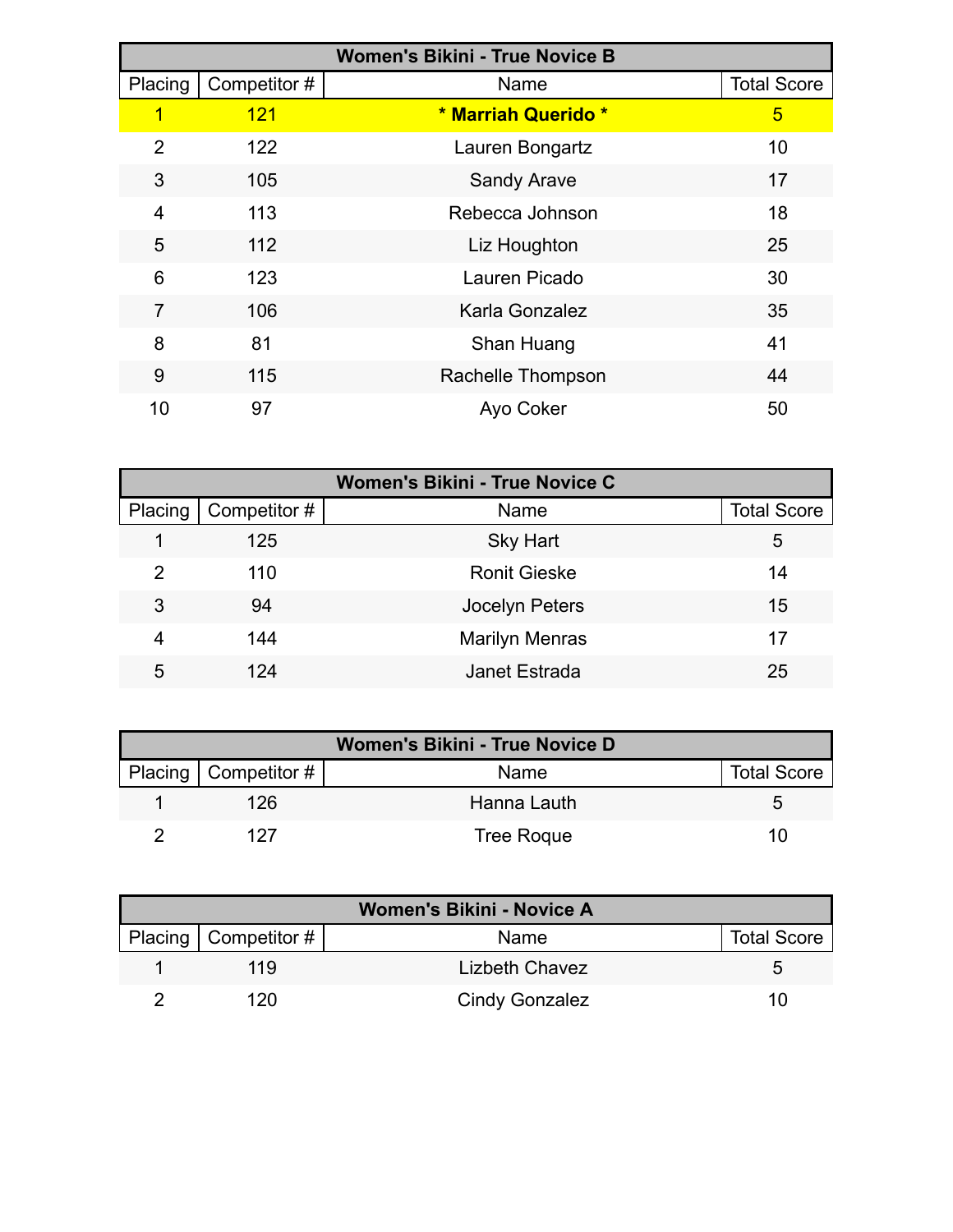|         |              | <b>Women's Bikini - Novice B</b> |                    |
|---------|--------------|----------------------------------|--------------------|
| Placing | Competitor # | Name                             | <b>Total Score</b> |
|         | 121          | <b>Marriah Querido</b>           | 5                  |
| 2       | 130          | Caralyn Lindsey                  | 10                 |
| 3       | 122          | Lauren Bongartz                  | 15                 |
| 4       | 128          | Nasima Alborz                    | 20                 |
| 5       | 106          | Karla Gonzalez                   | 25                 |
| 6       | 103          | <b>Shirley Penarejo</b>          | 30                 |

| Women's Bikini - Novice C |                        |                       |                    |  |
|---------------------------|------------------------|-----------------------|--------------------|--|
|                           | Placing   Competitor # | Name                  | <b>Total Score</b> |  |
|                           | 129                    | * Joseline Bravo *    | 5                  |  |
|                           | 131                    | <b>Annie Minkler</b>  | 11                 |  |
| 3                         | 132                    | <b>Heather Pullen</b> | 14                 |  |
|                           | 124                    | Janet Estrada         | 20                 |  |

| <b>Women's Bikini - Novice D</b> |                   |                    |  |  |
|----------------------------------|-------------------|--------------------|--|--|
| Placing   Competitor #           | Name              | <b>Total Score</b> |  |  |
| 126                              | Hanna Lauth       | 5.                 |  |  |
| 127                              | <b>Tree Roque</b> | 10                 |  |  |
| 133                              | Iris Van Der Meer | 15                 |  |  |

| <b>Women's Bikini - Open Class A</b> |              |                       |                    |
|--------------------------------------|--------------|-----------------------|--------------------|
| Placing                              | Competitor # | Name                  | <b>Total Score</b> |
|                                      | 119          | <b>Lizbeth Chavez</b> | 5                  |
| $\mathcal{P}$                        | 117          | Sarah Aguilar         | 10                 |
| 3                                    | 104          | <b>Hazel Rosete</b>   | 16                 |
| 4                                    | 114          | Lauron Steinmann      | 19                 |
| 5                                    | 145          | Dominique Viloria     | 25                 |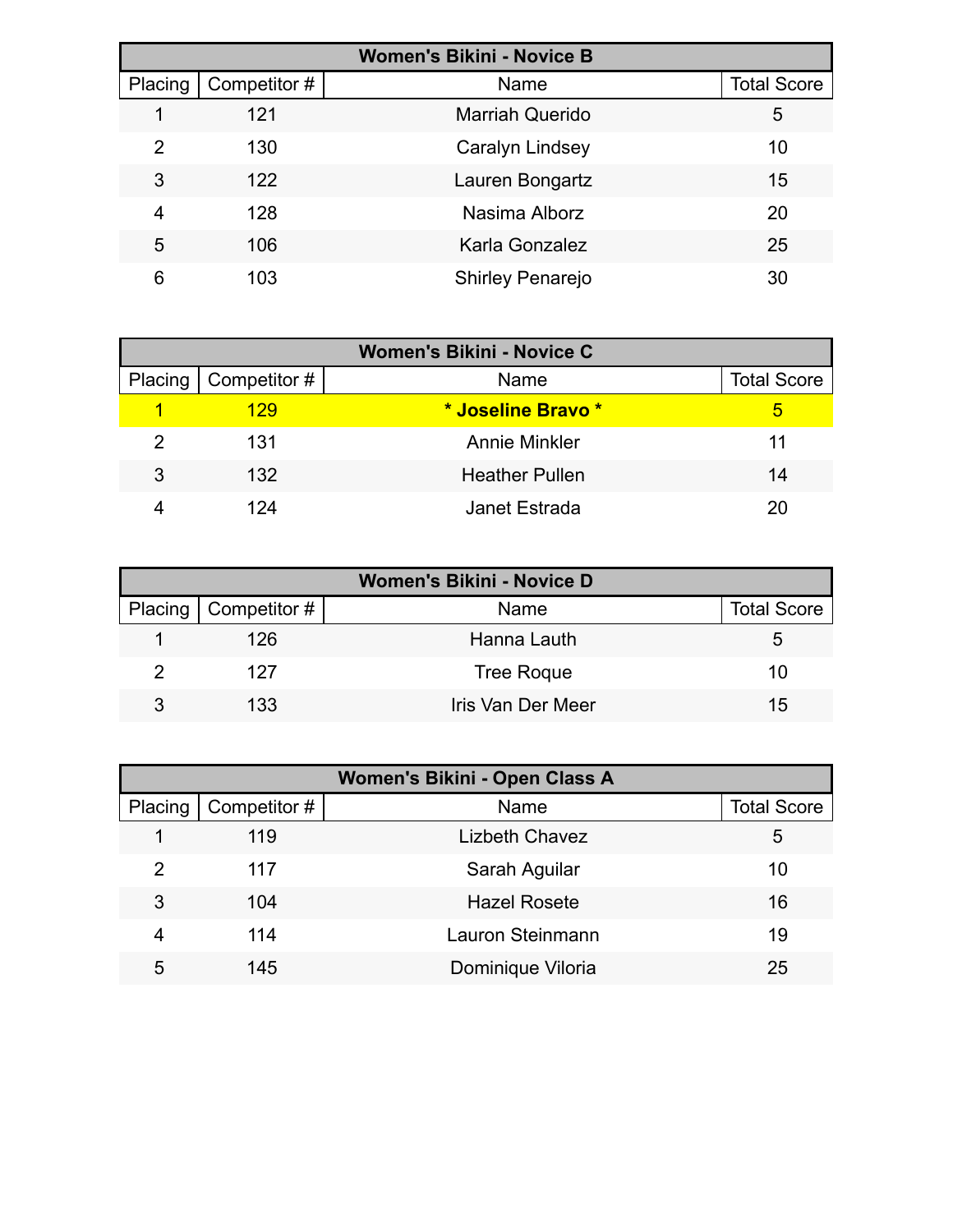| Women's Bikini - Open Class B |              |                       |                    |  |
|-------------------------------|--------------|-----------------------|--------------------|--|
| Placing                       | Competitor # | Name                  | <b>Total Score</b> |  |
|                               | 134          | Danielle Vavra        | 5                  |  |
| 2                             | 106          | Karla Gonzalez        | 11                 |  |
| 3                             | 120          | <b>Cindy Gonzalez</b> | 14                 |  |
|                               | 115          | Rachelle Thompson     | 20                 |  |

|                |              | Women's Bikini - Open Class C |                    |
|----------------|--------------|-------------------------------|--------------------|
| Placing        | Competitor # | Name                          | <b>Total Score</b> |
| 1              | 135          | Lyndsie Johnson               | 6                  |
| $\overline{2}$ | 121          | <b>Marriah Querido</b>        | 9                  |
| 3              | 130          | Caralyn Lindsey               | 16                 |
| 4              | 111          | Lana Davis                    | 22                 |
| 5              | 122          | Lauren Bongartz               | 23                 |
| 6              | 112          | Liz Houghton                  | 29                 |
| 7              | 128          | Nasima Alborz                 | 36                 |
| 8              | 136          | <b>Mistifawn Martinez</b>     | 39                 |
| 9              | 123          | Lauren Picado                 | 45                 |
| 10             | 103          | <b>Shirley Penarejo</b>       | 50                 |

| Women's Bikini - Open Class D |              |                       |                    |  |
|-------------------------------|--------------|-----------------------|--------------------|--|
| Placing                       | Competitor # | Name                  | <b>Total Score</b> |  |
| 1                             | 129          | Joseline Bravo        | 5                  |  |
| $\overline{2}$                | 125          | <b>Sky Hart</b>       | 10                 |  |
| 3                             | 138          | Kayleigh Langston     | 15                 |  |
| 4                             | 131          | <b>Annie Minkler</b>  | 21                 |  |
| 5                             | 132          | <b>Heather Pullen</b> | 25                 |  |
| 6                             | 99           | Danielle Scira        | 32                 |  |
|                               | 137          | Halle Dyer            | 33                 |  |

| Women's Bikini - Open Class E |                          |                   |                    |  |
|-------------------------------|--------------------------|-------------------|--------------------|--|
|                               | Placing   Competitor $#$ | Name              | <b>Total Score</b> |  |
|                               | 127                      | <b>Tree Roque</b> | h                  |  |
|                               | 133                      | Iris Van Der Meer | 10                 |  |